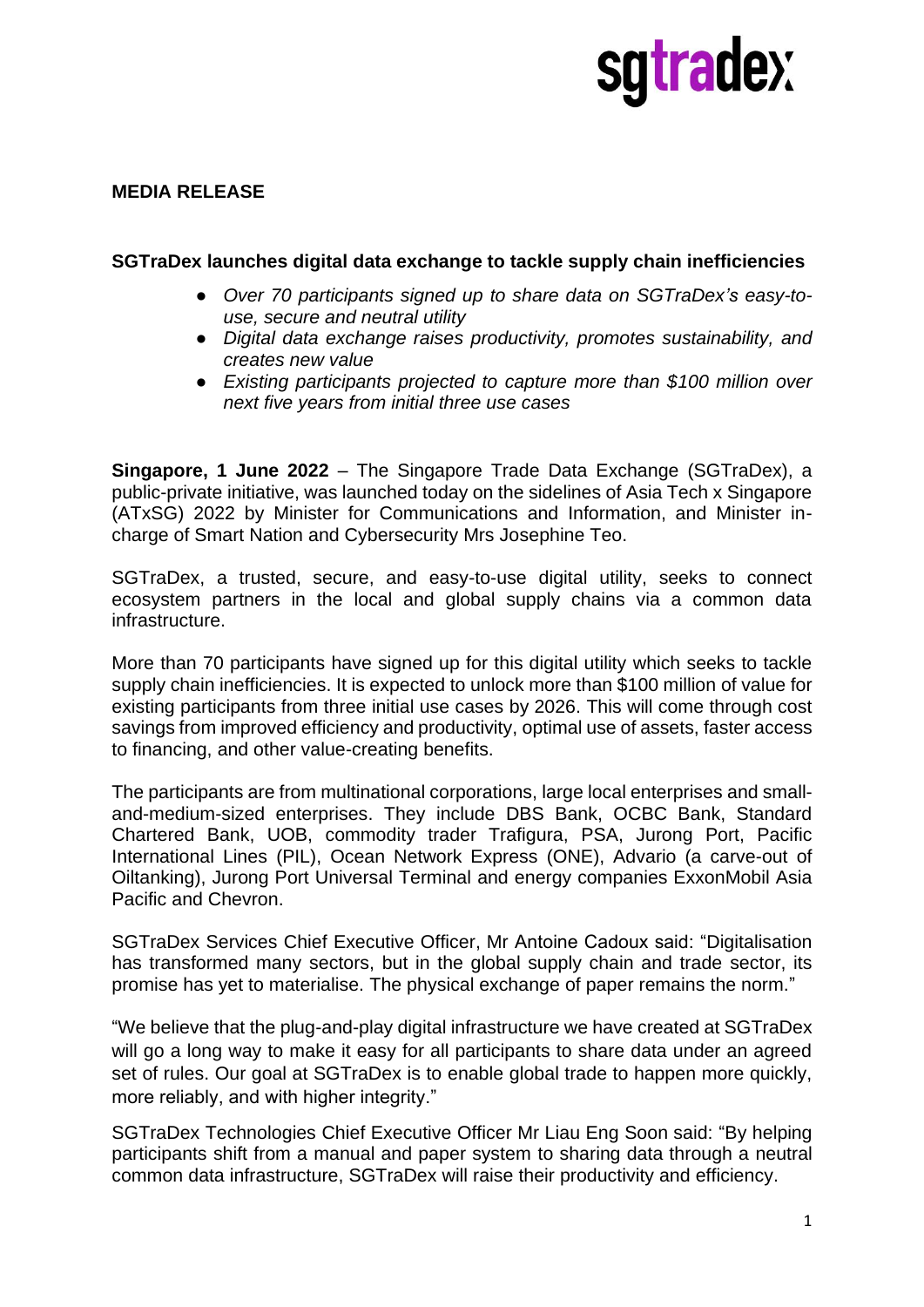

"Participants will also have complete autonomy in what data they wish to share with their ecosystem partners, and no one will be forced to share confidential information."

For example, in the container logistics use-case, one of the pain points was the limited access to timely data, which leads to congestion at ports and various transport nodes. SGTraDex enables the exchange of data between shipping lines, hauliers, and port operators, thereby improving planning, increasing asset utilisation, and boosting productivity.

In the bunkering optimisation use-case, by allowing a range of ecosystem partners such as storage facility operators, barge operators, and financial institutions, to digitalise their relationships, SGTraDex mitigates inefficiencies, builds trust and strengthens trade in the sector.

SGTraDex also builds trust and resilience in the ecosystem by allowing documents to be verified using the TradeTrust framework and distributed ledger technology. TradeTrust provides participants with proof of authenticity and origins of the documents exchanged on the SGTraDex infrastructure.

Mr Cadoux noted that SGTraDex had undergone multiple rounds of testing to get to launch stage today. "We are encouraged by our live testing recently and are pleased that more participants are being onboarded every day. We urge others to sign up as early as possible to maximise the benefits."

He added: "We are working with industry participants to identify problems that digitalisation can help resolve and demonstrate the value of coopetition, the idea that competitors should build differentiated capabilities and competitive advantage, but they should also collaborate to solve common problems."

SGTraDex is also working with partners to pilot three new use cases in the coming months, on green and sustainable trade financing, reducing demurrage costs, and increasing transparency in supplies and spare parts in the maritime industry.

Companies that sign up will be supported and guided on the integration. As an incentive for early adopters, the sign-up fee for the first year is free, after which they will pay according to usage. Companies can also apply for government subsidies and grants as part of the digital transformation programme.

For more information, visit: [sgtradex.com.](http://www.sgtradex.com/)

- End -